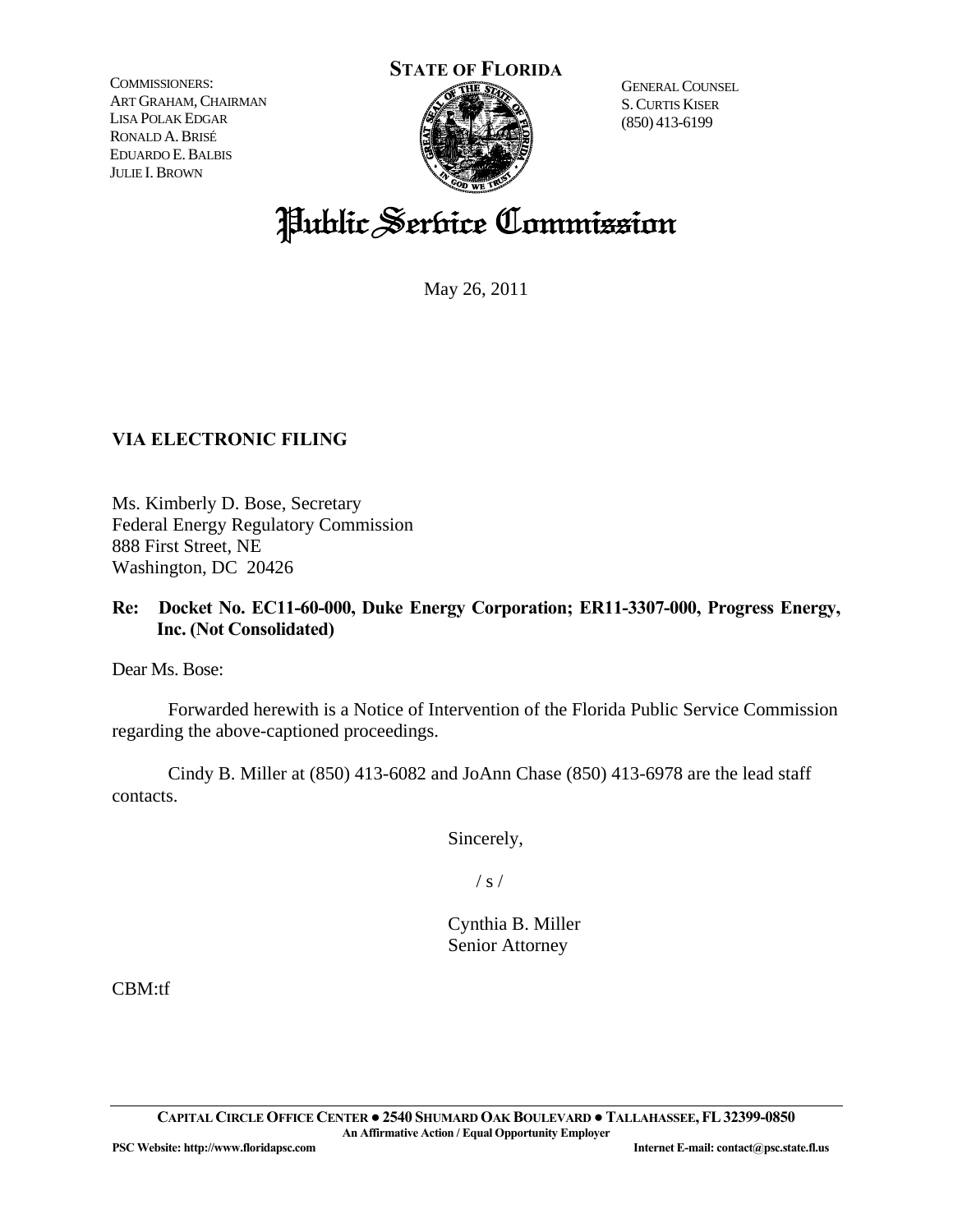#### **UNITED STATES OF AMERICA BEFORE THE FEDERAL ENERGY REGULATORY COMMISSION**

| Duke Energy Corporation | EC11-60-000        |
|-------------------------|--------------------|
|                         | ER11-3307-000      |
| Progress Energy, Inc.   | (Not Consolidated) |

#### **NOTICE OF INTERVENTION OF FLORIDA PUBLIC SERVICE COMMISSION**

Pursuant to Rule 214(a)(2), of the Federal Energy Regulatory Commission's (FERC)

Rules of Practice and Procedure, the Florida Public Service Commission (FPSC) hereby files its

Notice of Intervention in the above-captioned proceeding.

#### **COMMUNICATIONS**

Pursuant to Rule 203(b)(3) of the FERC's Rules of Practice and Procedure, the following

persons are designated for receipt of communications and service on this proceeding:

Cindy B. Miller Office of the General Counsel Florida Public Service Commission 2540 Shumard Oak Boulevard Tallahassee, Florida 32399-0850 850-413-6082 cmiller@psc.state.fl.us

JoAnn Chase Division of Economic Regulation Florida Public Service Commission 2540 Shumard Oak Boulevard Tallahassee, Florida 32399-0850 850-413-6978 jchase@psc.state.fl.us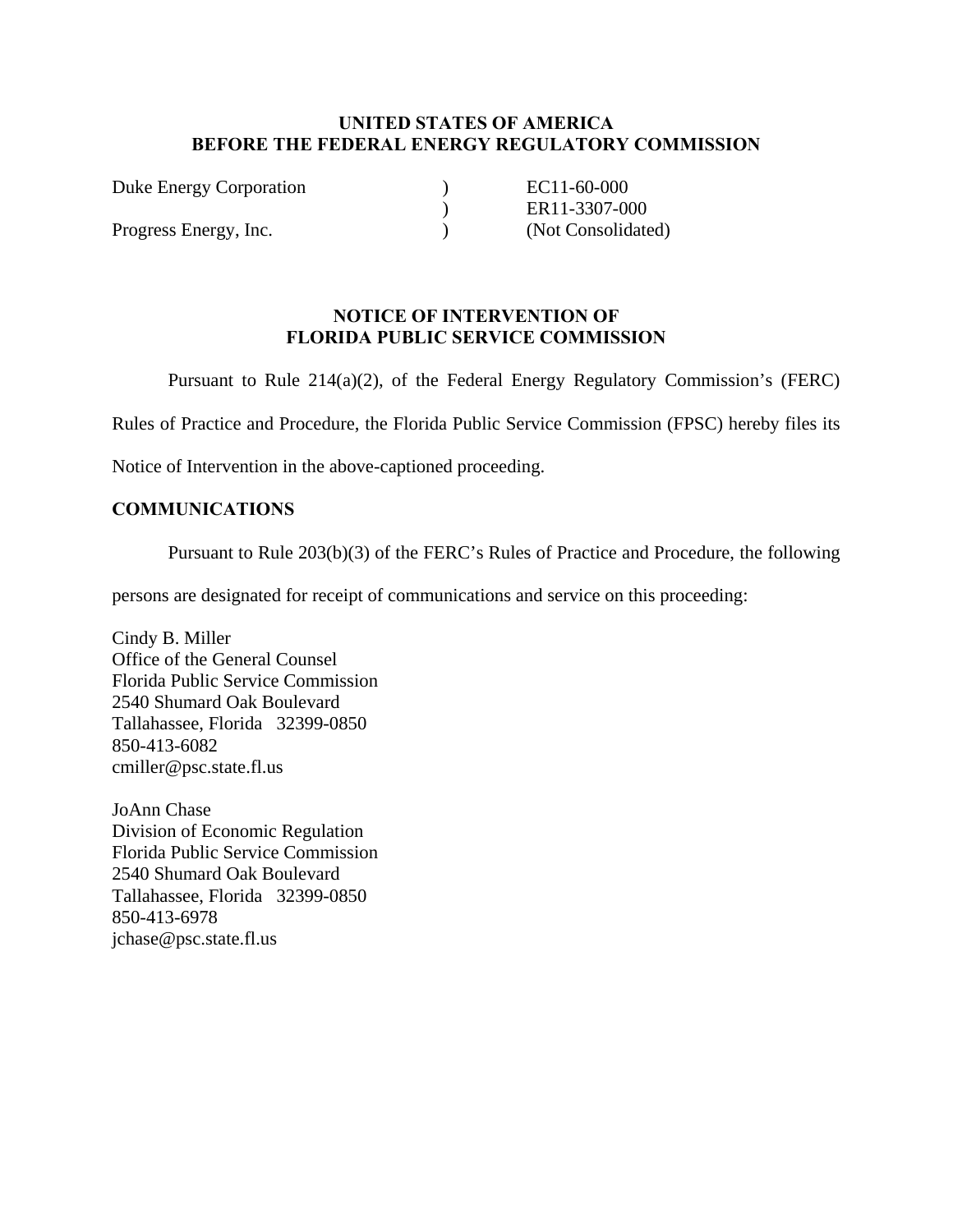Florida Public Service Commission May 26, 2011 Page 2

#### **INTERVENTION**

 On April 4, 2011, Duke Energy Corporation and Progress Energy, Inc., made a filing pursuant to Section 203 of the Federal Power Act for authorization of an application in which the companies will merge. The FERC issued the Notice of Filing on April 5, 2011.

 The Florida Public Service Commission (FPSC) is a state public utility commission whose interests are not adequately represented by any other party in the proceeding. The FPSC, pursuant to Chapters 350 and 366, Florida Statutes, is given the authority to regulate electric utilities within the State of Florida and to exercise the police power of the state for the protection of the public welfare. Section 366.015, Florida Statutes, encourages participation by the FPSC in Federal agencies' proceedings that affect those utilities over which the FPSC has primary regulatory jurisdiction. Such is the case with Progress Energy.

Accordingly, the FPSC respectfully has timely filed this Notice of Intervention.

Respectfully submitted,

 $\sqrt{s}$ /

 Cindy B. Miller Office of the General Counsel

 FLORIDA PUBLIC SERVICE COMMISSION 2540 Shumard Oak Blvd. Tallahassee, Florida 32399-0850 (850) 413-6082